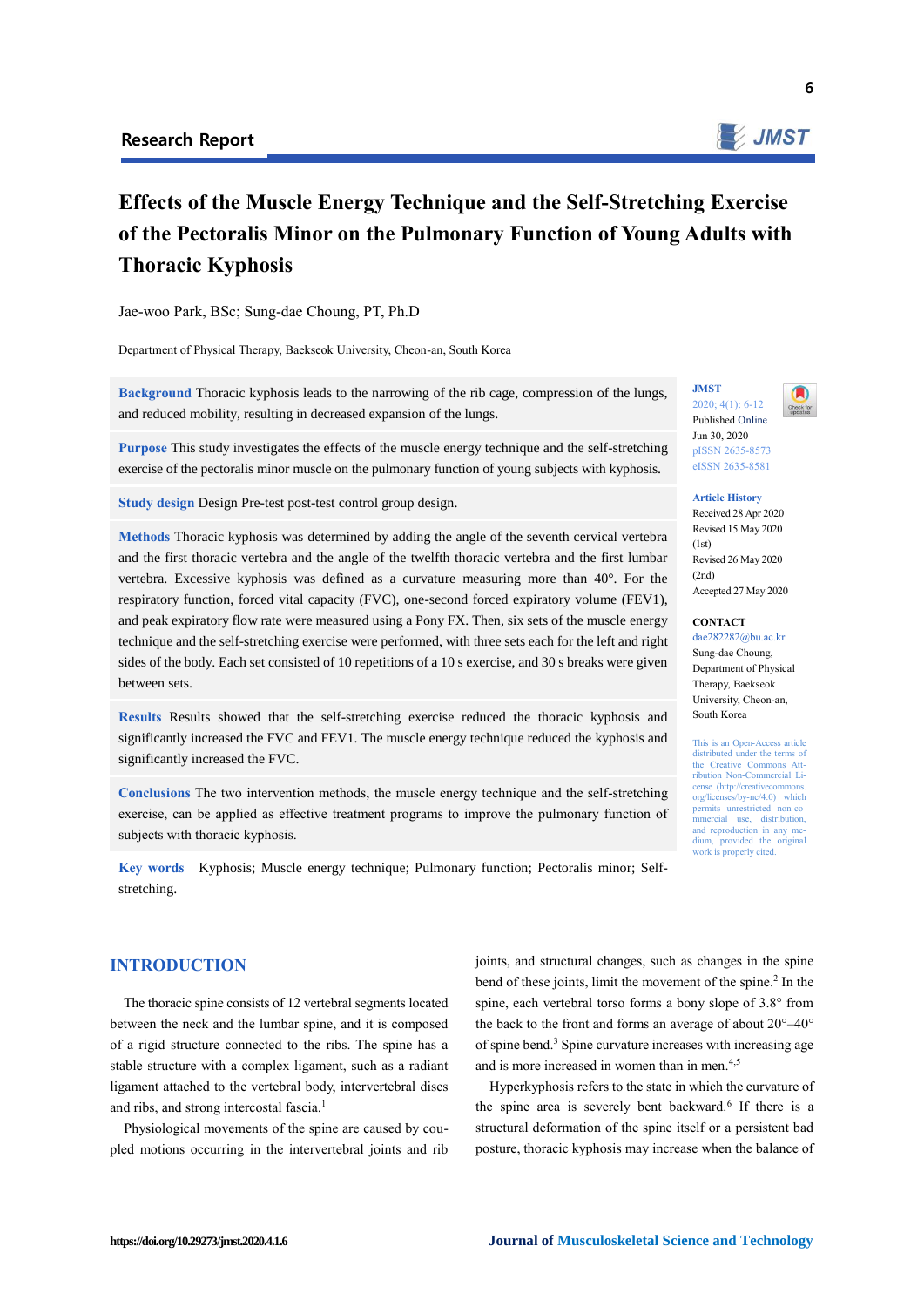the trunk muscles is broken. The weakening of the hair roots may be the cause.<sup>7</sup> This increased spine curvature adds to the load on the spine, which contributes to pain and disability, resulting in severe stress to the bones, joints, ligaments, and muscles. Tension occurs, causing muscle weakness and stretching support for the spine.<sup>8</sup> A previous study confirmed the reduction of thoracic kyphosis by applying renal and muscle strengthening exercises to the individual with thoracic kyphosis.<sup>9</sup>

Deformity of the spine leads to the narrowing of the rib cage due to growth disorders, compression of the lungs, and reduced mobility, resulting in decreased swelling and contraction of the lungs and thus in reduced muscle activity in the chest and weakening of the respiratory muscles.<sup>10</sup> A small deformation of the spine does not significantly affect the cardiopulmonary function, but as the deformation gradually increases, cardiopulmonary function disorder occurs.6,11

Research on the cardiopulmonary function of patients with spinal curvature is still insufficient. Thus, this study investigated the changes in spine bends and respiratory function when the self-extension exercise and the muscle energy technique of trunk muscles are applied to individuals with thoracic kyphosis of over 40°.

## **METHODS**

#### **Subjects**

This study selected 30 subjects (24 males and 6 females) who fully understood the purpose of the study among college students attending Baekseok University in Cheonan and who agreed to participate in the study. The selection criterion for the study subjects was individuals with thoracic kyphosis of  $40^{\circ}$  or more,<sup>12</sup> and the exclusion criteria were those who did not experience spinal surgical treatment, those without rheumatoid disease and arthritis, and the respiratory system. Those with no disease, no neurological diseases, and no other diseases that could affect the experiment were selected.

#### **Study procedure**

#### **1) Thoracic kyphosis measurement**

The subject faced the front and walked in place for 10s. Then, the subject stood in a comfortable position with the feet spread over the shoulder width.<sup>13</sup> A previous study reported that the method of combining the bubble inclinometer and observation to confirm thoracic kyphosis could show the correct posture.<sup>14</sup> The areas of the seventh cervical vertebra and the first lumbar vertebra were found and marked. The lowest rib in the right position was found to determine the first lumbar vertebra, and then the twelfth vertebra and the first lumbar vertebra were shown. The positions of the twelfth thoracic vertebra and the first thoracic vertebra were indicated by attaching markers.

To use the inclinometer, the subject stood in a comfortable position with eyes staring in front, resting the arm and fixing the posture. The angle of inclination of the seventh cervical vertebra and the first vertebra shown through observation was measured using an angle gauge, followed by that of the twelfth vertebra and the first lumbar vertebra.<sup>6</sup> The total measurement was performed three times, and the average value was used as the final value (Figure 1). Inclinometers are easy to use and have reduced potential errors in measurement.<sup>15</sup>

#### **2) Respiratory function measurement**

The respiratory function of the subjects was measured using a respiratory function meter (Pony FX, Cosmed Inc., Korea) (Figure 2). The Pony FX used to measure respiratory function has been reported to have a very high confidence level of 0.99.<sup>16</sup> The measurement indicators measured the forced vital capacity (FVC), forced expiratory volume in 1 second (FEV1), and peak expiratory flow. Effortful waste is an indicator of the total exhaled volume from one breath during maximum exhalation. The expiratory volume per second is the index indicating the expiratory volume discharged during the first 1 s of the maximum expiratory expiration.<sup>17</sup> These measurement indicators are the basic measurements in evaluating respiratory function, and the measured values may be measured differently depending on the posture of the experimenter. In general, the lying down



Figure 1. Measurement of thoracic kyphosis.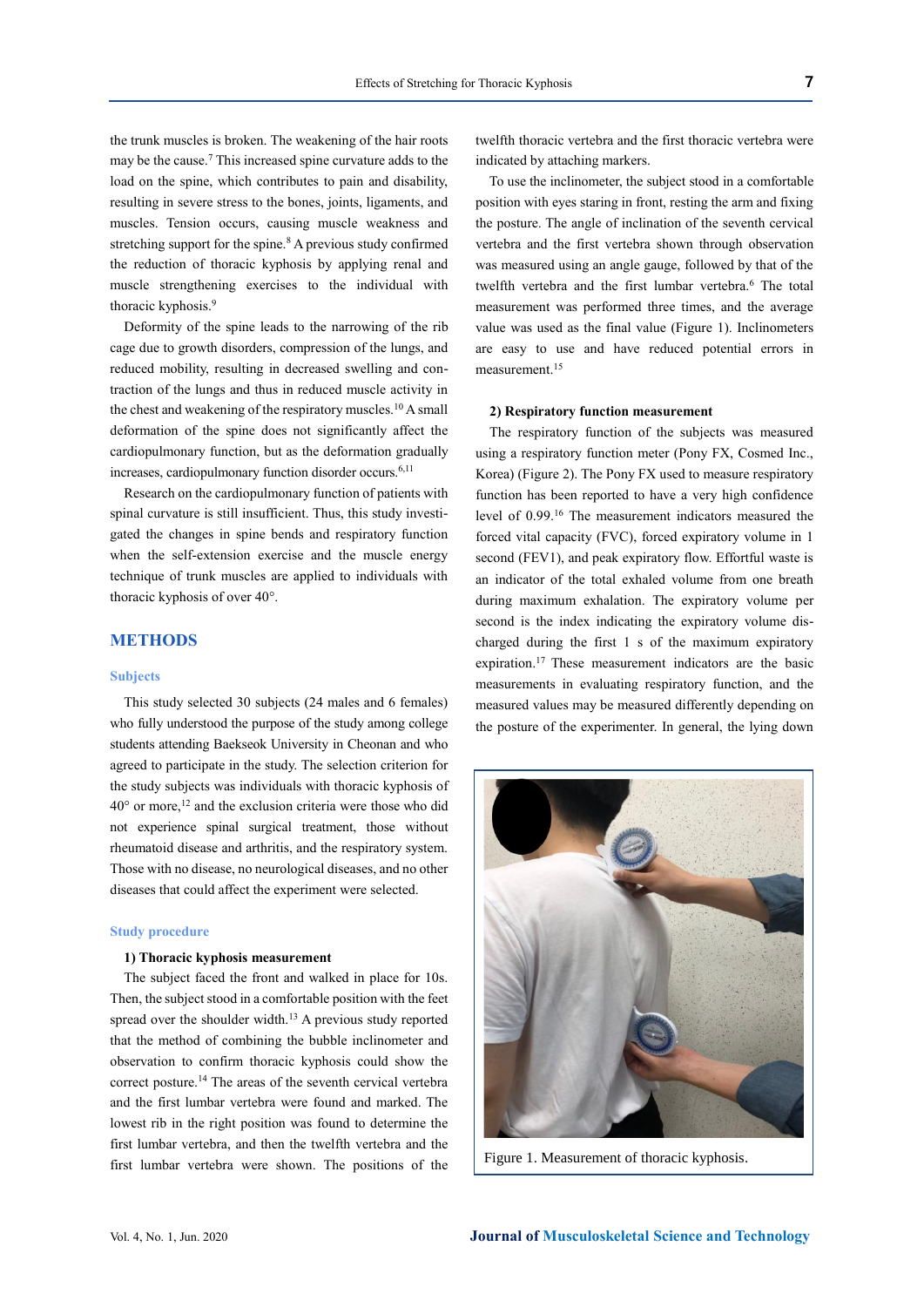



Figure 3. Measurement of pulmonary function.

posture in a normal person is measured to have a lower pulmonary function than the sitting posture. The reason is that in the lying position, the measured value may be low because the organs or muscles of the abdomen press against the diaphragm.<sup>18</sup> Therefore, in this study, the hip and knee joints were bent at 90°, and the waist and chest were positioned in a straight posture to accurately measure respiratory function. In the measurement, each index was measured three times, and the average value was used as the final value.

## **Intervention**

## **1) Control group**

The control group was allowed to sit back and rest with the knee and hip joints bent at 90° for 12 min, which is the same as the intervention time in the other two groups. Before and after resting, the degree of spine bending and respiratory function were measured.

#### **2) Self-stretching group**

In the self-extension exercise group, before starting the exercise, training was conducted on the exercise programs, and the exercises were learned through a direct motion demonstration. The subject stood shoulder-to-wall, with the shoulders bent at a 90° angle and the palms facing the wall (Figure 4). In this position, one step forward was made, and stretching was performed by stretching the small pectoral muscle on the wall.<sup>19</sup> The exercise was maintained for 10 s in both left and right movements and repeated 10 times. Three sets were performed, and the resting time between each set was 30 s.

## **3) Muscle energy technique group**

The group of muscle energy techniques underwent training on the exercise programs before starting the exercise, and the subjects learned the exercise through a direct movement demonstration. The subject lies on the treatment table, with both feet together and both knees bent. The researcher tries to press the subject's scapular down the treatment table, while the subject resists it. The position is held for 10 s, and relaxation is repeated (Figure  $5$ ).<sup>20</sup> The exercise was maintained for 10 s in both left and right movements and repeated 10 times. Three sets were performed, and the resting time between each set was 30 s.

#### **Statistical analysis**

To compare the difference between thoracic kyphosis in



Figure 4. Self-stretching posture.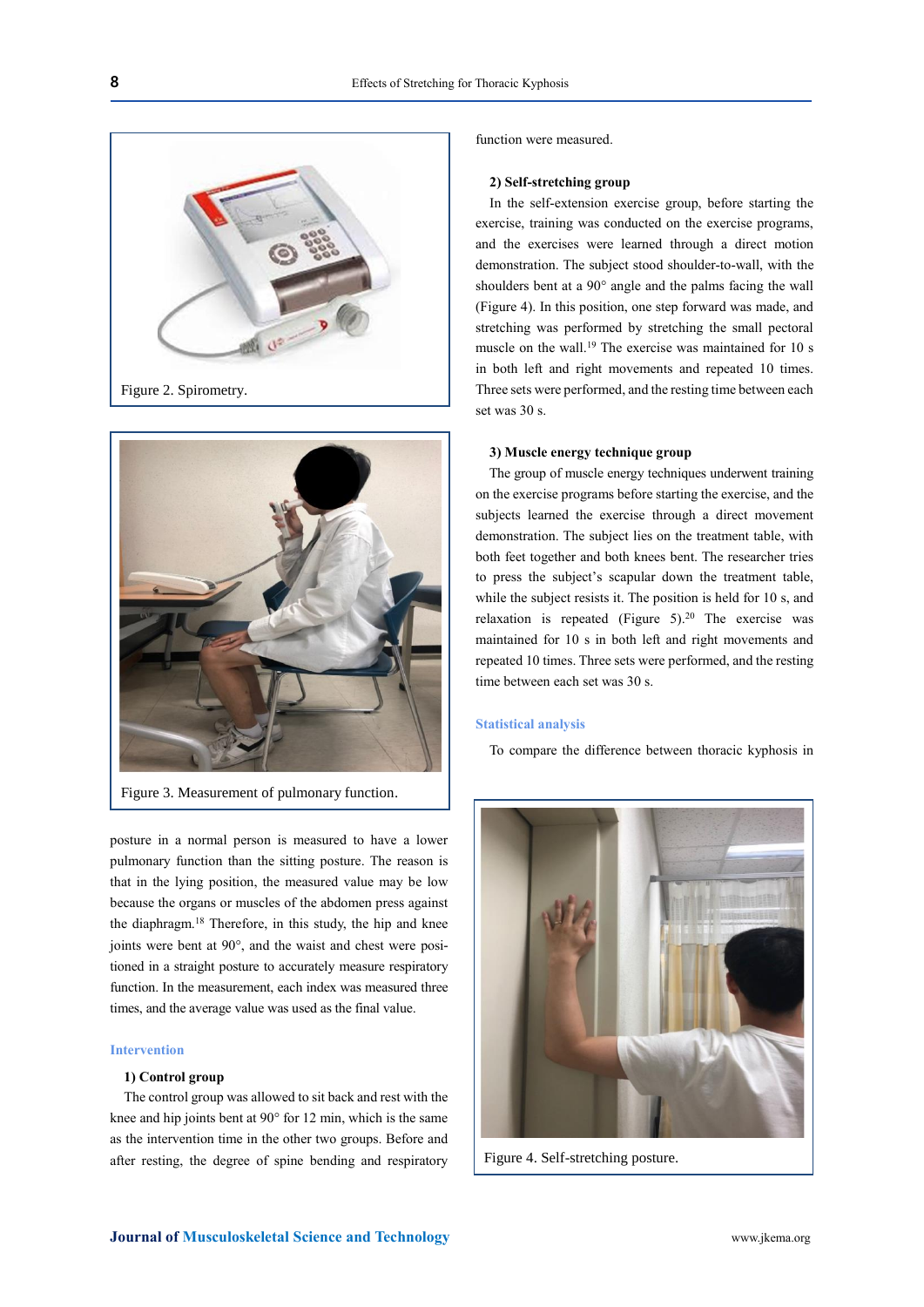

the group and the respiratory function according to each intervention technique, a paired *t*-test of the SPSS ver. 20 program was used. One-way ANOVA and post-analysis Scheffe test were used to compare the changes in bending and respiratory function. The statistical significance level was set

function of the subjects in each group according to each intervention technique were compared. In the control group, no significant differences were found in kyphosis angle, effortful aeration, 1 s effortful expiratory volume, and maximum expiratory speed (Table 1). In the self-extension exercise group, thoracic kyphosis significantly decreased, but it significantly increased in the effortful waste amount and effortful expiratory amount in 1 s (Table 2). In the group of muscle energy technique, thoracic kyphosis significantly decreased, but it significantly increased in effortful waste (Table 3).

We compared the thoracic kyphosis and respiratory function between the groups according to the three intervention techniques (Table 4). Kyphosis angle significantly decreased in the self-stretching exercise group compared with the control group, but it significantly increased in the effortful waste amount and effortful exhalation amount in 1 s [Table 4]. Spine curvature was significantly decreased in the muscle energy technique group compared with the control group, but it significantly increased in effortful waste (Table 4). The 1 s effortful expiratory volume increased more in the selfextension exercise group than in the muscle energy technique group. The maximum exhalation speed slightly increased in the muscle energy technique group compared with the selfextension exercise group.

## **DISCUSSION**

## **RESULTS**

to 0.05.

The differences in thoracic kyphosis and the respiratory

Most lesions are caused by the lack of exercise, persistent stress, and incorrect posture.<sup>21</sup> The spine, which transmits

| Table 1. Comparison of pumfonary function and Kyphosis angle in pre-lest and post-lest of control group |              |                  |                  |          | $(11 - 10)$ |
|---------------------------------------------------------------------------------------------------------|--------------|------------------|------------------|----------|-------------|
|                                                                                                         |              | Pre test         | Post test        | t value  | $p$ value   |
|                                                                                                         | FVC(L)       | $4.34 + 1.13$    | $4.19 \pm 1.07$  | 2.74     | 0.02        |
| Pulmonary<br>function $(\%)$                                                                            | FEV1 (L/sec) | $3.49 + 0.64$    | $3.49 \pm 0.65$  | $-0.30$  | 0.77        |
|                                                                                                         | PEF(L/sec)   | $5.62+0.92$      | $5.67 \pm 1.16$  | $-0.027$ | 0.80        |
| Kyphosis (deg)                                                                                          |              | $43.50 \pm 0.97$ | $43.40 \pm 0.95$ | 0.29     | 0.78        |

Table 1. Comparison of pulmonary function and kyphosis angle in pre-test and post-test of control group (N=10)

Data are expressed as mean±SD. FVC, forced vital capacity; FEV1, forced expiratory volume in 1sec; PEF, peak expiratory flow; *p*<0.05.

|  |  |  |  |  |  | Table 2. Comparison of pulmonary function and kyphosis angle in pre-test and post-test of self-stretching group (N=10) |
|--|--|--|--|--|--|------------------------------------------------------------------------------------------------------------------------|
|--|--|--|--|--|--|------------------------------------------------------------------------------------------------------------------------|

|                              |              | Pre test         | Post test      | t value | $p$ value  |
|------------------------------|--------------|------------------|----------------|---------|------------|
|                              | FEV(L)       | $3.97 \pm 0.79$  | $4.09+0.78$    | $-7.22$ | ${<}0.01*$ |
| Pulmonary<br>function $(\%)$ | FEV1 (L/sec) | $3.69 + 0.62$    | $3.77+0.62$    | $-2.57$ | 0.03       |
|                              | PEF(L/sec)   | $5.05 + 1.12$    | $5.14 + 1.19$  | $-1.89$ | 0.09       |
| Kyphosis (deg)               |              | $44.30 \pm 1.97$ | $34.60 + 1.71$ | 5.21    | ${<}0.01*$ |

Data are expressed as mean±SD. FVC, forced vital capacity; FEV1, forced expiratory volume in 1sec; PEF, peak expiratory flow;  $*_{p<0.05}$ .

\*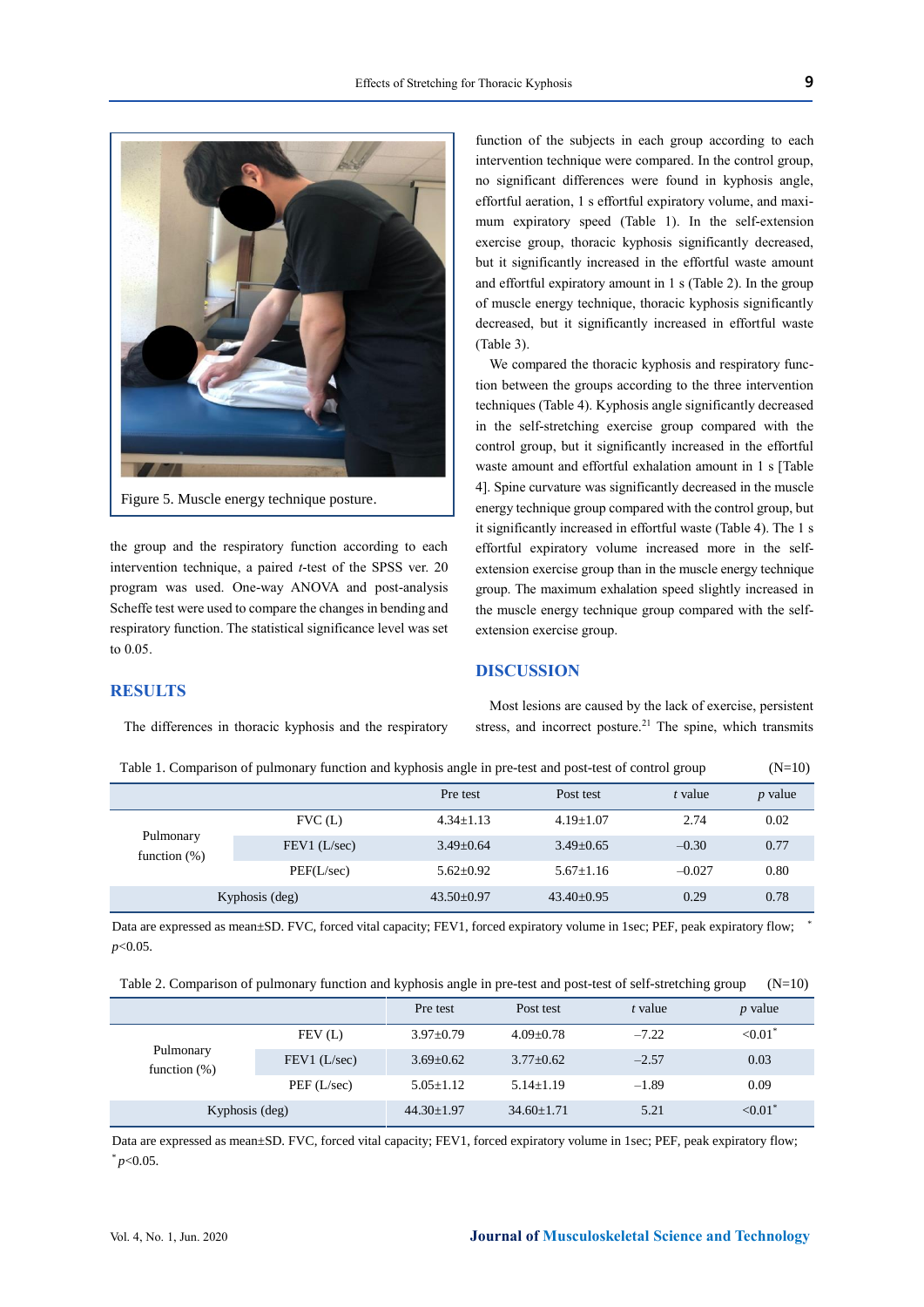|                              |              | Pre test       | Post test     | t value | $p$ value |
|------------------------------|--------------|----------------|---------------|---------|-----------|
| Pulmonary<br>function $(\%)$ | FVC(L)       | $4.49+0.62$    | $4.70+0.68$   | $-4.67$ | $0.01*$   |
|                              | FEV1 (L/sec) | $4.24 + 0.53$  | $4.47+0.55$   | $-6.44$ | $0.01*$   |
|                              | PEF(L/sec)   | $4.81 + 1.25$  | $4.94 + 1.30$ | $-0.81$ | 0.44      |
| Kyphosis (deg)               |              | $43.90 + 1.32$ | $34.4+1.19$   | 10.89   | $0.01^*$  |

Table 3. Comparison of pulmonary function and kyphosis angle in pre-test and post-test of muscle energy technique group  $(N=10)$ 

Data are expressed as mean±SD. FVC, forced vital capacity; FEV1, forced expiratory volume in 1sec; PEF, peak expiratory flow;  $*_{p<0.05}$ .

| Table 4. Comparison of pre-test and post-test differences between the three groups | $(N=30)$ |
|------------------------------------------------------------------------------------|----------|
|------------------------------------------------------------------------------------|----------|

|                               |              | CG             | <b>SSG</b>       | <b>METG</b>      | $F$ value | $p$ value  |
|-------------------------------|--------------|----------------|------------------|------------------|-----------|------------|
|                               | FEV(L)       | $-.15 \pm .18$ | $.21 \pm .15$    | $.12 \pm .052$   | 19.85     | ${<}0.01*$ |
| Pulmonary<br>function $(\% )$ | FEV1 (L/sec) | $.01{\pm}.07$  | $.22 \pm .11$    | $.08 \pm .098$   | 13.93     | ${<}0.01*$ |
|                               | PEF(L/sec)   | $.45 \pm .53$  | $.13{\pm} .52$   | $.08{\pm}.42$    | 0.10      | 0.90       |
| Kyphosis (deg)                |              | $-.10\pm1.1$   | $-9.50 \pm 2.76$ | $-9.70 \pm 5.89$ | 20.75     | ${<}0.01*$ |

Data are expressed as mean±SD. CG, control group; SSG, self-energy group; METG, muscle energy technique group; FVC; forced vital capacity; FEV1, forced expiratory volume in 1sec; PEF, peak expiratory flow; \*p<0.05.

forces between the upper and lower body of an individual, is an important segment that requires stability and mobility for optimal function.22,23 In humans, an increased spine curvature is considered to be caused by structural changes and poor habits, and anatomical changes and decreased mobility significantly increase spine curvature.4,24 When thoracic kyphosis increases, it causes many problems, such as changes in the musculoskeletal system, functional limitations of the body, falls, and increased mortality.<sup>6</sup> In changes in the musculoskeletal system, as the mobility of joints decreases, stress is applied to other joints because of compensatory effects, and the functional limitations of the upper and lower extremities cause negative effects on daily activities or life.25,26 Moreover, excessive spinal curvature decreases respiratory function and increases mortality due to cardiopulmonary problems.27,28 Recently, the importance of the effects of active exercise on patients with thoracic kyphosis has been demonstrated.<sup>29,30</sup>

This study aimed to investigate the effects of selfextension and muscle energy techniques on kyphosis angle and respiratory function. The results showed that spine bending significantly decreased in the self-strength exercise group and the muscle energy technique group, which were the experimental groups. Spine bending was also observed to increase significantly. These findings are consistent with those of the reduction in thoracic kyphosis by applying muscle strengthening in previous studies.<sup>19,24</sup> In the selfextension exercise group and the muscle energy technique group, the thoracic kyphosis significantly reduced, and the respiratory function significantly increased. Increased kyphosis angle causes the shortening of the pectoral muscles. In this study, kyphosis angle had a significant effect on thoracic kyphosis because self-stretching exercises and muscle energy techniques were applied to relax the pectoral muscles.<sup>31</sup> Therefore, this study shows a link between spinal hyperflexion and respiratory function, and it can serve as a reference for the development of an exercise therapy program for patients with spinal hypertropia. The limitations of the study are that the small number of subjects, subjects' age limited to younger age groups, and short duration of the intervention. Future studies should include a larger number of subjects with more age ranges.

## **CONCLUSIONS**

This study investigated the effects of self-extension and muscle energy techniques on the kyphosis angle and respiratory function of 30 subjects (24 males, 6 females) with excessive spine curvature. The results showed that selfextension exercise significantly increased the kyphosis angle, effort disposal, and 1 s effort exhalation but did not affect the maximum exhalation speed. The muscle energy technique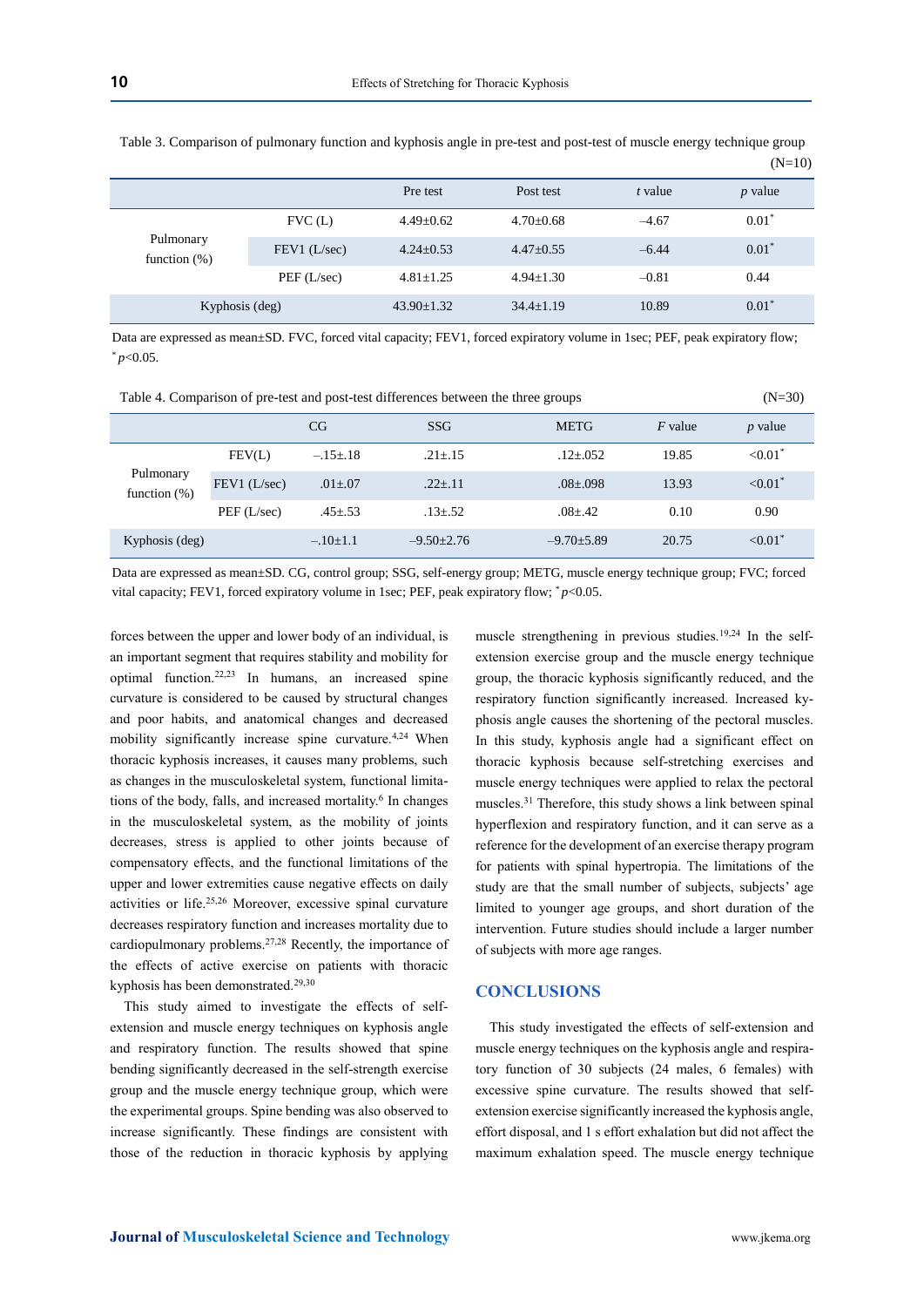showed a significant decrease in spine deflection and effort waste but did not affect the 1 s effort expiratory volume and maximum expiratory speed. Thus, the self-extension exercise and muscle energy technique reduced the spine curvature and positively affected the pulmonary function of effortful waste and 1 s effort. This study can be used as a reference for the development of respiratory and exercise therapy programs for patients with spinal deformity.

## **Key Points**

**Question** Changes in the pulmonary function of subjects with thoracic kyphosis according to the two stretching exercises of the pectoralis minor muscle.

**Findings** The self-stretching exercise reduced the kyphosis and significantly increased the FVC and FEV1. The muscle energy technique reduced the kyphosis and significantly increased the FVC.

**Meaning** The muscle energy technique and self-stretching exercise can be applied as effective treatment programs for improving the pulmonary function of kyphosis patients.

#### **Article information**

Conflict of Interest Disclosures: None.

Funding/Support: None. Acknowledgment: None. Ethic Approval: None.

## **REFERENCES**

- 1. Jiang H, Raso JV, Moreau MJ, et al. Quantitative morphology of the lateral ligaments of the spine. Assessment of their importance in maintaining lateral stability. *Spine (Phila Pa 1976)*. 1994;19(23):2676-2682.
- 2. Edmondston SJ1, Singer KP. Thoracic spine: anatomical and biomechanical considerations for manual therapy. *Man Ther.* 1997;2(3):132-143.
- 3. Panjabi MM1, Takata K, Goel V, et al. Thoracic human vertebrae. Quantitative three-dimensional anatomy. *Spine (Phila Pa 1976)*. 1991;16(8):888-901.
- 4. Fon GT, Pitt MJ, Thies AC Jr. Thoracic kyphosis: range in normal subjects. *AJR Am J Roentgenol.* 1980;134(5): 979- 983.
- 5. Nishiwaki Y, Kikuchi Y, Araya K, et al. Association of thoracic kyphosis with subject poor health, functional activity and blood pressure in the community-dwelling elderly. *Environ Health Prev Med.* 2007;12(6):246-350.
- 6. Kim SY, Jang HJ. Clinical importance and measurement in thoracic kyphosis. *Korean Academy of Orthopedic*

*Manual Physiacl Therapy*. 2012;18(1):1-10.

- 7. Kebaetse M1, McClure P, Pratt NA. Thoracic position effect on shoulder range of motion, strength and three dimensional scapular kinematics. *Arch Phys Med Rehabil*. 1999;80(8):945-950.
- 8. Kendall FP, Kendall EM, Provance PG*. Muscles testing and function with posture and pain*. Lippincott: Williams & Wilkins; 2005.
- 9. Kim SY, Song JE, Jang HE. A comparison of the effects of self-mobilization and strengthening exercise of the thoracic region in young adults with thoracic hyperkyphosis. *Korea Academy of Orthopedic Manual Therapy.* 2013;19(2):11-18.
- 10. Lehnert-Schroth C. *Three-dimensional treatment for scoliosis. The schroth orthopedic breathing system. A physiotherapeutic method to improve deformities of the spine*. Germany: Books on Demand; 2007.
- 11. Hahn MS, Lee DY. Pulmonary function in kyphosis and scoliosis of the spine. *J Musculoskelet Surg.* 1971;6(4): 361-364.
- 12. Katzman WB1, Wanek L, Shepherd JA, et al. Age-related hyperkyphosis: its causes, consequences, and management. *J Orthop Sports Phys Ther*. 2010; 40(6): 352-360.
- 13. Harman K, Hubley-Kozey C, Butler H. Effectiveness of an exercise program to improve forward head posture in normal adults: a randomized, controlled 10-week trial. *J Man Manip Ther*. 2005;13(3):163-176.
- 14. Teschke K1, Trask C, Johnson P, et al. Measuring posture for epidemiology: comparing inclinometry, observations and self-reports. *Ergonomics*. 2009;52(9): 1067-1078.
- 15. Clapis PA1, Davis SM, Davis RO. Reliability of inclinometer and goniometric measurements of hip extension flexibility using the modified Thomas test. *Physiother Theory Pract*. 2008;24(2):135-141.
- 16. Finkelstein SM1, Lindgren B, Prasad B, et al. Reliability and validity of spirometry measurements in a paperless home monitoring diary program for lung transplantation. *Heart Lung*. 1993;22(6):523-533.
- 17. Miller MR, Hankinson J, Brusasco V. et al. Standardisation of spirometry. *Eur Respir*. 2005;26(2):319-338.
- 18. Jo MR, Kim NS, Jung JH. the effects of respiratory muscle training on respiratory function, respiratory muscle strength, and cough capacity in stroke patients. *J Korean Soc Phys Med.* 2014;9(4):399-405.
- 19. Rosa DP, Borstad JD, Pogetti LS, et al. Effects of a stretching protocol for the pectoralis minor on muscle lengh, function, and scapular kinematics in individuals with and without shoulder pain. *J Hand Ther.* 2017; 30(1):20-29.
- 20. Thomas H. *Massage for orthopedic conditions by Thomas*